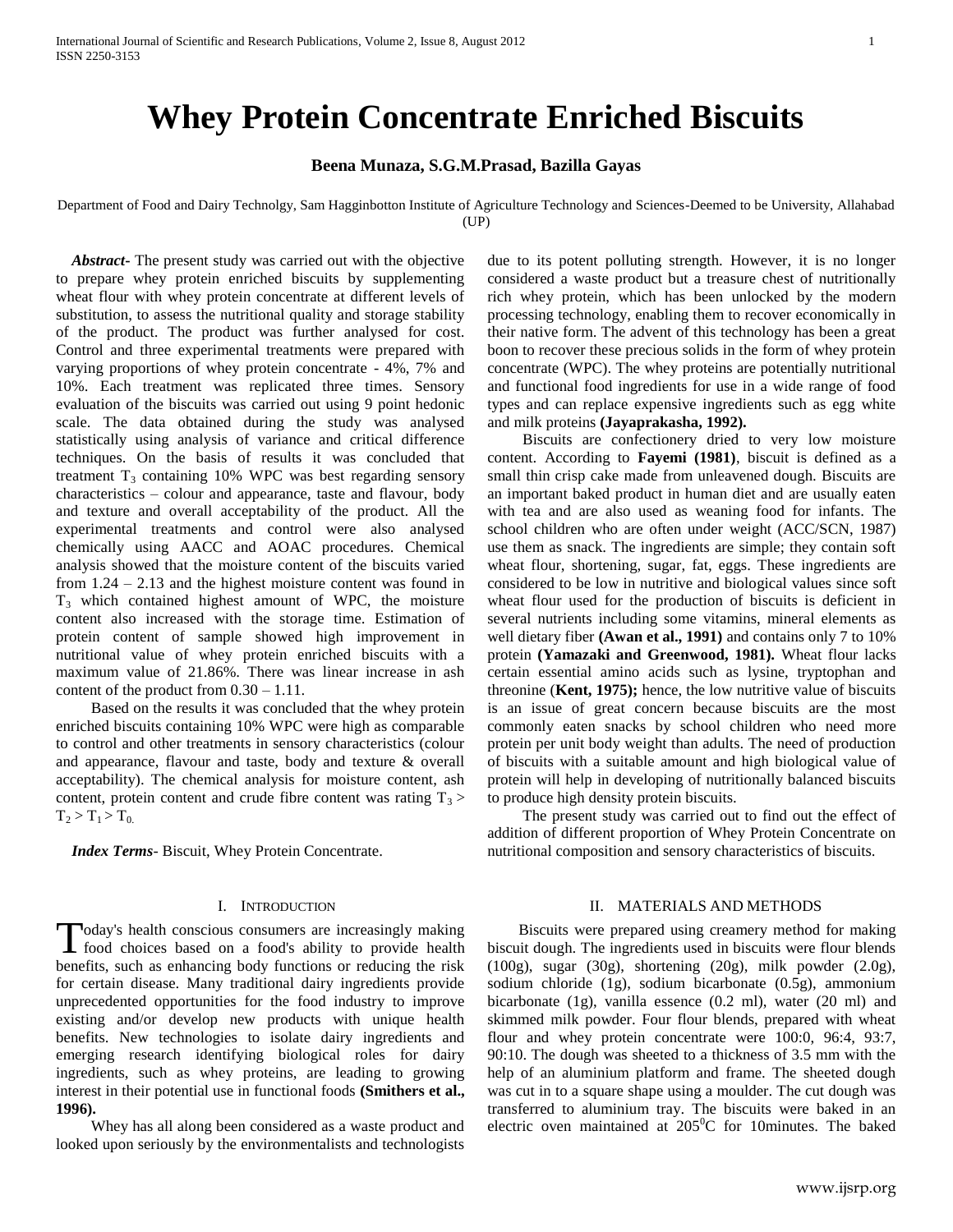biscuits were cooled for about 30 minutes, packed into LDPE bags for further analysis.

## **Nutritional composition**

 Moisture content, Ash content, Fat content, Crude Fiber and Beta carotene in different biscuits samples were determined as per standard methods (AOAC, 2000). Total carbohydrates value was obtained by subtracting total of moisture, protein, fat, crude fiber and ash content from 100.

### **Sensory characteristics**

 Sensory attributes of biscuits samples packed in LDPE were evaluated in fresh condition. Hedonic scale rating was used for evaluation of biscuit samples. The result of sensory characteristics of biscuit samples from wheat flour, whey protein concentrate and other ingredient and packed in LDPE were evaluated in terms of different attributes namely: colour, flavour, taste, texture and overall acceptability.

#### Details of treatment combinations

| <b>TREATMENTS</b> | WPC $(\% )$ | $FLOUR$ $(%)$ |  |
|-------------------|-------------|---------------|--|
|                   |             |               |  |
| $T_0$             |             | 100           |  |
| $T_1$             |             | 96            |  |
| T <sub>2</sub>    |             | 93            |  |
| $T_3$             | 10          | 90            |  |

 $T_1$ – The product was prepared by supplementing the wheat flour with WPC in the ratios 96:4

 $T_2$  – The product was prepared by supplementing the wheat flour with WPC in the ratios 93:7

 $T<sub>3</sub>$ – The product was prepared by supplementing the wheat flour with WPC in the ratios 90:10

#### III. RESULTS AND DISCUSSIONS

 On evaluation of result it was found that there was an increase in moisture content in biscuit samples with increase in the level of whey protein concentrate from 4% to 10%. The increased ash content was due to high percentage of mineral content present in whey protein concentrate, therefore there was significant difference between samples. As wheat flour, whey protein concentrate was having lower fat content, therefore the total fat content of biscuits is majorily a function of externally added fat during biscuit preparation. It was found that there was linear increase in protein content in the biscuit sample with increase in level of whey protein concentrate from 4 to 10% which was obvious. However there was no significant difference in the crude fiber content of the biscuits.

 Sensory attributes of all biscuit samples packed in LDPE were evaluated in fresh condition at ambient temperature. Hedonic scale rating was used for evaluation of biscuit samples. Different attributes selected were colour, flavour, taste, texture and overall acceptability. The mean overall acceptability scores of more than 7.5 for biscuit sample containing 10% whey protein concentrate indicated the commercial scope for manufacturing good quality high protein biscuits.

| Table 1. Effect of Whey I Folcht Concentrate on I hysico- chemical enaracteristics of Discutts |          |      |       |         |             |              |  |  |
|------------------------------------------------------------------------------------------------|----------|------|-------|---------|-------------|--------------|--|--|
|                                                                                                | Moisture | Ash  | Fat   | Protein | Crude fiber | Carbohydrate |  |  |
|                                                                                                | .24      | 0.30 | 22.10 | 10.45   | 0.37        | 65.54        |  |  |
| m                                                                                              | l.52     | 0.48 | 21.79 | 15.79   | 0.39        | 60.04        |  |  |
| m                                                                                              | 67       | 0.66 | 21.39 | 7.82    | 0.39        | 58.07        |  |  |
|                                                                                                | 2.13     |      | 21.27 | 21.38   | 0.39        | 53.72        |  |  |

**Table 1: Effect of Whey Protein Concentrate on Physico- chemical characteristics of Biscuits**

**Table 2: Effect of Whey Protein Concentrate on Sensory characteristics of Biscuits**

|                       | Colour | Taste | Texture | Flavour | Overall       |
|-----------------------|--------|-------|---------|---------|---------------|
|                       |        |       |         |         | Acceptability |
| $\mathbf{1}^{\prime}$ | 7.67   | 8.00  | 7.67    | 8.00    | .77<br>–      |
|                       | 8.00   | 8.33  | 8.00    | 8.33    | 8.10          |
|                       | 8.33   | 8.67  | 8.33    | 8.67    | 8.40          |
|                       | 8.67   | 9.00  | 8.67    | 9.00    | 8.77          |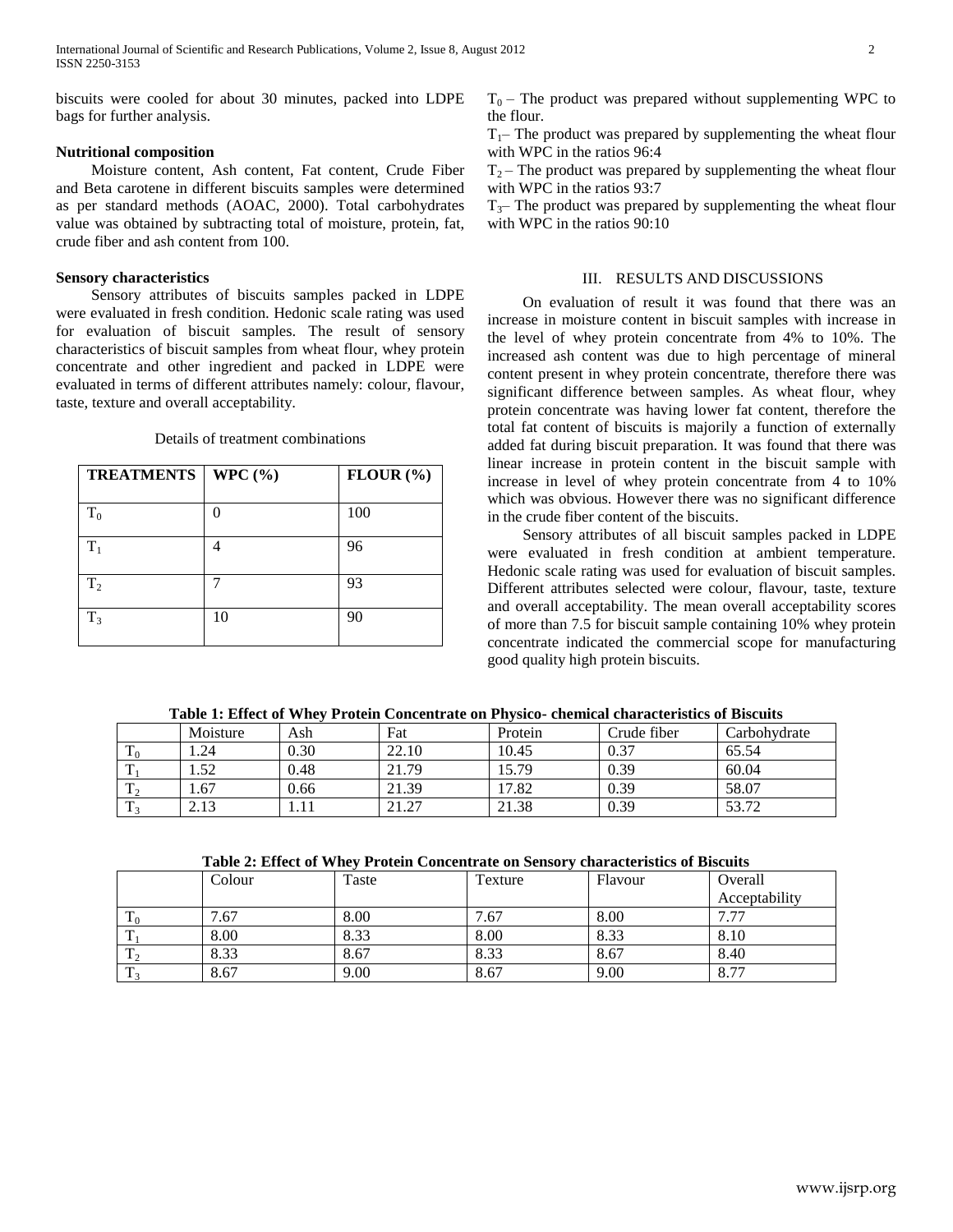





**Fig. 2: Sensory Characteristics of WPC enriched biscuits**

## IV. SUMMARY AND CONCLUSION

 Biscuit samples of high nutrition were formulated from wheat flour and Whey Protein Concentrate. The composition and nutritive value of biscuit samples represent balanced quantity of carbohydrate, protein, fat, crude fiber and ash and these samples were acceptable in sensory evaluation.

 Moisture, ash and protein content of the experimental biscuit samples increased with the level of incorporation of whey protein concentrate while Fat content of biscuit sample decreased slightly. The crude fibre content of the biscuit samples was almost same in all the treatments.

 The study showed that whey protein enriched biscuits may be a suitable source of proteins as biscuit is a mass consumption item and is consumed by every age group. Recently, the potential use of dairy ingredients in a variety of food products to enhance health has captured the attention of food industry. Whey proteins are recognized as physiologically functional food ingredients. WPCs are the most valuable ingredients and contribute to a great extent in the development of new food products as they are capable of fulfilling the diverse functional properties.

#### **REFERENCES**

- [1] AOAC, (1984). Official Methods of Analysis of the Association of Official Analytical Chemist's (Ed. William, S.) 14 Ed., Association of Official Analytical Chemist's Inc., Viriginia, USA, p. 160 (fat estimation), p.303 (ash estimation) and p. 303 (microkjeldhal).
- [2] AACC, (2000). Approved methods of the American Association of Cereal Chemists. 10<sup>th</sup> Edition. American association of Cereal Chemist, Inc. USA. Moisture- p.1-2.
- [3] Awan JA, Salim-ur-Rehman, Ullah E, Siddique Ml, Aziz T., (1991). Nutrition of wheat flour in Islamic perspective. JAPS, 1(2): 1-7.
- [4] Fayemi PO., (1981). Home Economics Teacher Guide. *Ibadan Macmillian Nigeria Publisher Ltd., P. 201*
- [5] Jayapraskasha, H. M., (1992). Membrane processing applications for production of whey powder and whey protein concentrates. Ph.D. Thesis, National Dairy Research Institute, Deemed University, Karnal, India.
- [6] Kent, N.L., (1983). Technology of cereals. *Third Edition. Pergamon Press, Oxford*
- [7] Smithers G.W.; F.J. Ballard; A.D.Copeland; K.J. De Silva; D.A. Dionysius; G.L. Francis; C. Godard; P.A. Griece; G.H. McIntosh; I.R. Mitchell; R.J. Pearce; G.O. Regester., (1996). New opportunities from the isolation and utilization of whey proteins. Dairy Science. 79. 1454-1460.
- [8] Yamazaki WT, Greenwood C (1981). Soft wheat: Production, breeding, milling and uses. *American Association of Cereal Chemists, ST, Paul, Minnesota, USA, pp. 45-49.*